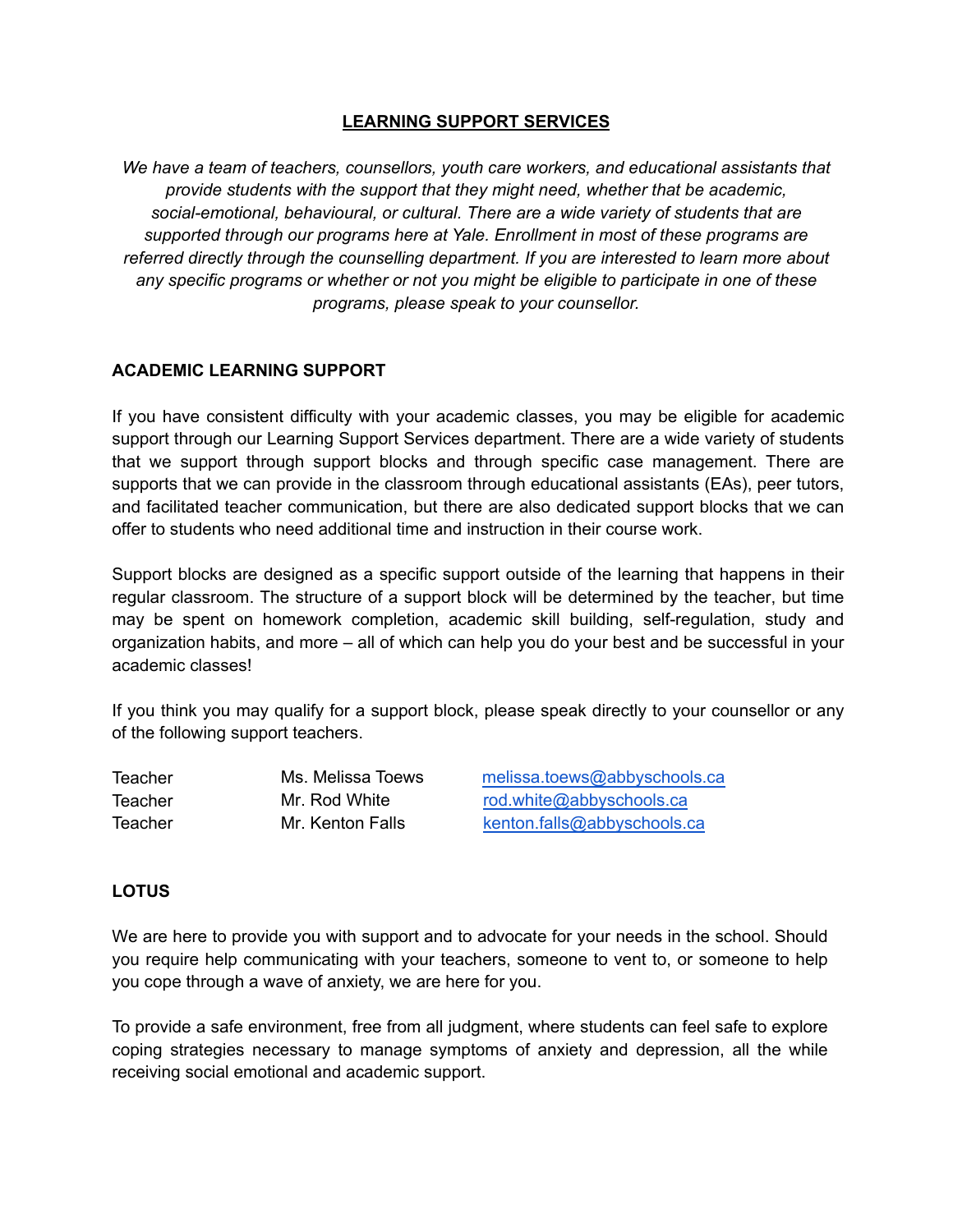To receive a timetabled support block in Lotus, please talk to your counsellor.

Teacher **Teacher** Youth Care Worker Katie Savage **Katie Katie.savage@abbyschools.ca** 

Mr. Brendan Ha [brendan.ha@abbyschools.ca](mailto:brendan.ha@abbyschools.ca) Mrs. Kym Toporowski [kym.toporowski@abbyschools.ca](mailto:kym.toporowski@abbyschools.ca)

### **TRAVERSE**

The purpose of this program is to help students be successful and provide a sanctuary within the school setting. The Traverse staff act as advocates for the students.

Some approaches used in this program:

- Provide emotional support
- Assist with teacher/administrator conflicts
- Monitor academic progress and behaviour in classes
- Communicate and collaborate with staff, parents, and other agencies
- Teach pro-social skills
- Actively assist any teacher experiencing student behavioural difficulties in the classroom

For information contact:

| Teacher           | Mr. Clay Radons | clayton.radons@abbyschools.ca |
|-------------------|-----------------|-------------------------------|
| Youth Care Worker | Ruth Neveu      | ruth.neveu@abbyschools.ca     |

#### **INDIGENOUS SUPPORT**

The Indigenous program aims to support students who identify as Indigenous in their school life. This is done through a variety of methods such as:

- Social and emotional support
- Cultural enhancement programs
- Assisting with communication between students, teachers, caregivers
- Direct academic interventions

For more information contact:

| Teacher                       | Marcia Cubbon |
|-------------------------------|---------------|
| Indigenous Support Cyndi Orth |               |
| Indigenous Support            | Rachael Riggs |

[marcia.cubbon@abbyschools.ca](mailto:marcia.cubbon@abbyschools.ca) [cyndi.orth@abbyschools.ca](mailto:cyndi.orth@abbyschools.ca) [rachael.riggs@abbyschools.ca](mailto:rachael.riggs@abbyschools.ca)